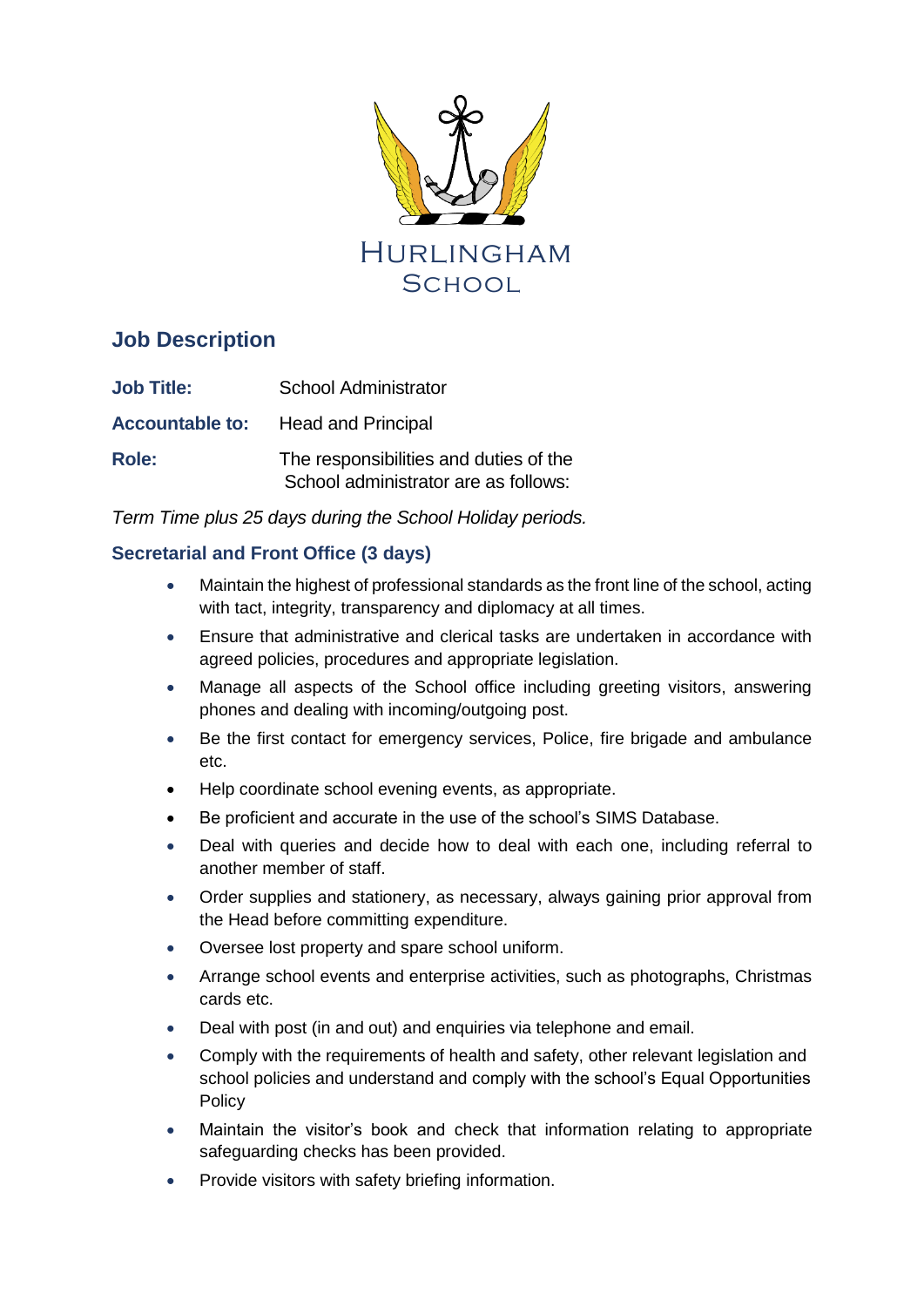• Act as the main point of contact Provide a secretarial support service to staff as required.

#### **Welfare**

- Liaise with school health officials and support arrangements for any provision required in school.
- Lead first aider (training to be provided as required).
- Maintain the Accident Book, general care of children including the provision of basic first aid when required, supervising medicines in line with school policy and ensuring records are kept of all medicines given/accidents occurred. Follow up as required with the Head.
- Inform parents/carers of illness/accidents and any medicines administered, also checking with parents before any such medicine is given.
- Ensure that accident forms are completed when necessary, liaising with those concerned.
- Check stock of first aid stores, and order further supplies when and where appropriate.

## **Attendance and Pupil Records**

- Monitoring pupil absences, phoning each day checking pupil welfare of all absentees.
- Maintain records for official retention purposes.
- Support the admissions Manager with providing data for all National censuses.

## **Administrative & finance (2 days)**

- Support the Financial Controller with recording of day-to-day financial information, including posting invoices, and payments
- Assist with termly fee billing and credit control
- Support teaching staff when organising school trips, including booking venues and transport, and ensuring all financial records are properly maintained
- Take the lead on the management and maintenance of the school's online club management system, from booking to payment, overseeing registers and dealing with staff and parental queries.
- Provide other general assistance to the Financial Controller as required.

## **Promotion of School Values**

- Contribute to School events as and when required.
- Support and contribute to the School's commitment to safeguarding all pupils.
- Be aware of the School's duty of care in relation to staff, pupils and visitors and comply with all health and safety policies at all times.
- Be aware of and comply with all codes of conduct, regulations and policies of the School and its commitment to equal opportunities.